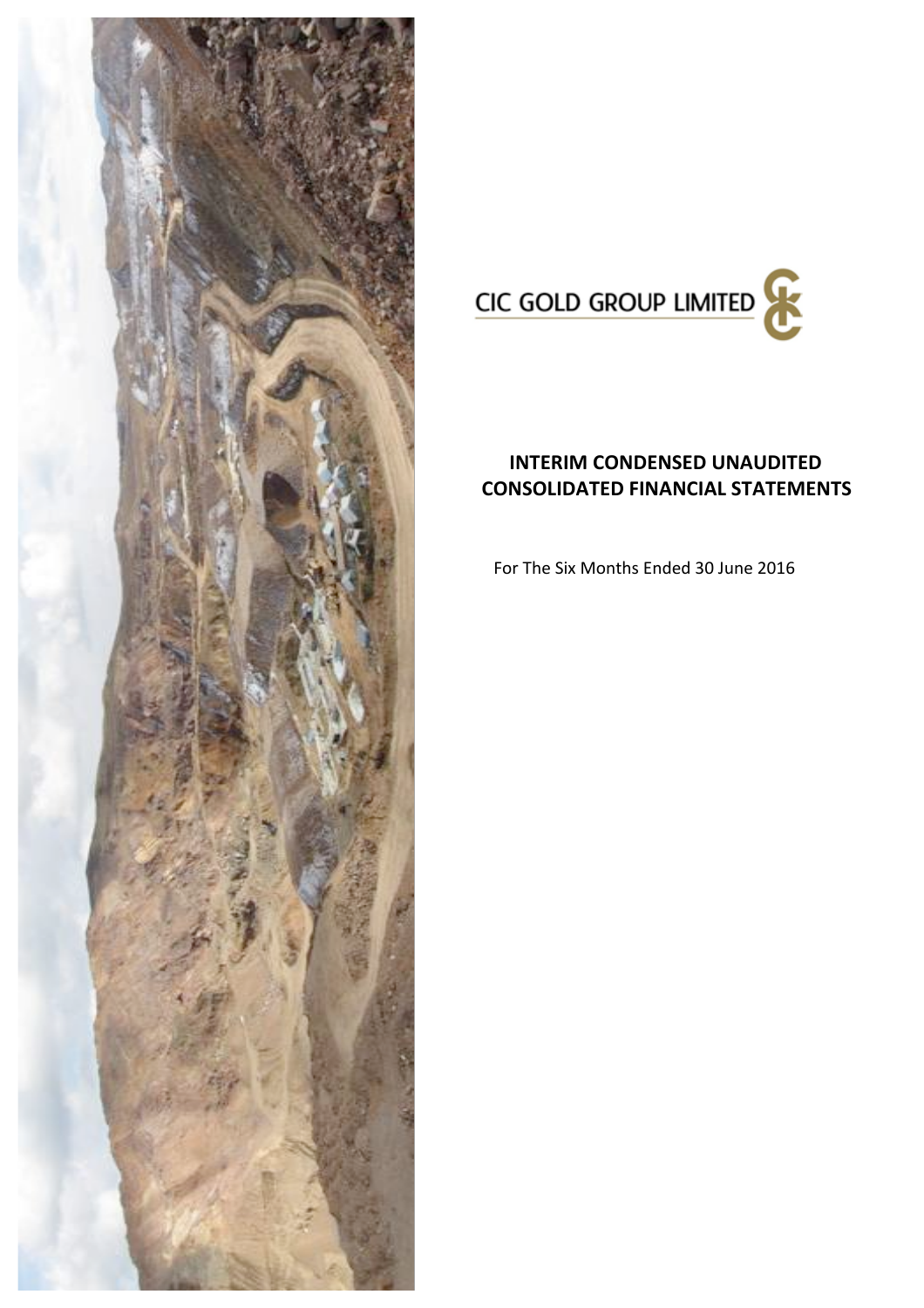## **Notice to Reader**

The accompanying interim condensed unaudited consolidated financial statements of CIC Gold Group Limited (the "Company", the "Group" or "CIC Gold"), comprised of the Interim Condensed Consolidated Statement of Financial Position as at 30 June 2016, 30 June 2015 and 31 December 2015, the Interim Condensed Consolidated Statements of Comprehensive Income and Interim Condensed Consolidated Statements of Cash Flows for the six-month periods ended 30 June 2016 and six-month periods ended 30 June 2015 and year ended 31 December 2015,and Interim Condensed Consolidated statements of Shareholders' equity for the six -month period ended 30 June 2016 are the responsibility of the Company's management. The independent external auditors of the Company have not reviewed these financial statements.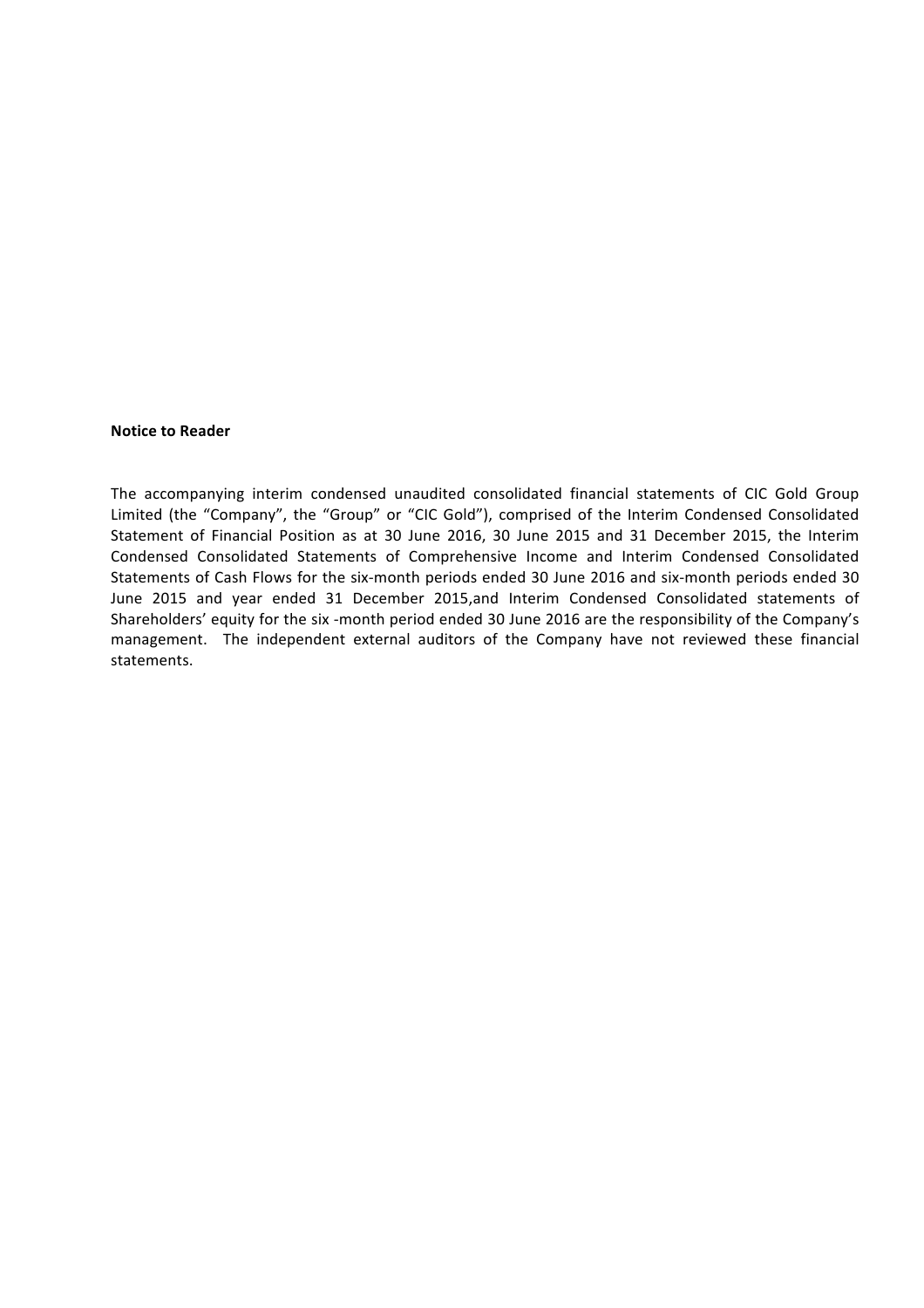# **CORPORATE DIRECTOR**

| <b>Company Secretary</b>                    | Estera Corporate Services (Seychelles) Limited<br>(Formally called Appleby Corporate Services<br>(Seychelles) Limited)<br>Suite 202, 2nd Floor, Eden Plaza<br>Eden Island<br>PO Box 1352<br>Mahe, Seychelles  |
|---------------------------------------------|---------------------------------------------------------------------------------------------------------------------------------------------------------------------------------------------------------------|
| <b>Registered office of the Company</b>     | 2nd Floor, Eden Plaza<br>Eden Island<br>PO Box 1352<br>Mahe, Seychelles                                                                                                                                       |
| <b>London Representative Office</b>         | 35 Piccadilly,<br>London WIJ 0DW, UK                                                                                                                                                                          |
| <b>English Legal Adviser to the Company</b> | Pitmans (UK) LLP<br>No 1 Royal Exchange<br>London ECV 3DG                                                                                                                                                     |
| Seychelles Legal Adviser to the Company     | Estera Corporate Services (Seychelles) Limited<br>(Formally called Appleby Corporate Services<br>(Seychelles) Limited)<br>Suite 202, 2nd Floor, Eden Plaza<br>Eden Island<br>P O Box 1352<br>Mahe, Seychelles |
| Hong Kong Legal Adviser to the Company      | Francis & Co. in association with Addleshaw Goddard<br>(Hong Kong) LLP<br>802-804 Citibank Tower<br>3 Garden Road<br>Central, Hong Kong                                                                       |
| <b>Chinese Legal Adviser to the Company</b> | Beijing Zenwen Law Firm<br>418, Tower 1<br>China World Towers<br>No.1 Jianguomenwai Dajie<br>Beijing, PRC                                                                                                     |
| <b>Auditors</b>                             | Chapman Davis LLP<br>2 Chapel Court<br>London SE1 1HH, UK                                                                                                                                                     |
| <b>Registrars</b>                           | Computershare Investor Services (Jersey) Limited<br>Queensway House<br><b>Hilgrove Street</b><br>St Helier<br>Jersey JE1 1ES                                                                                  |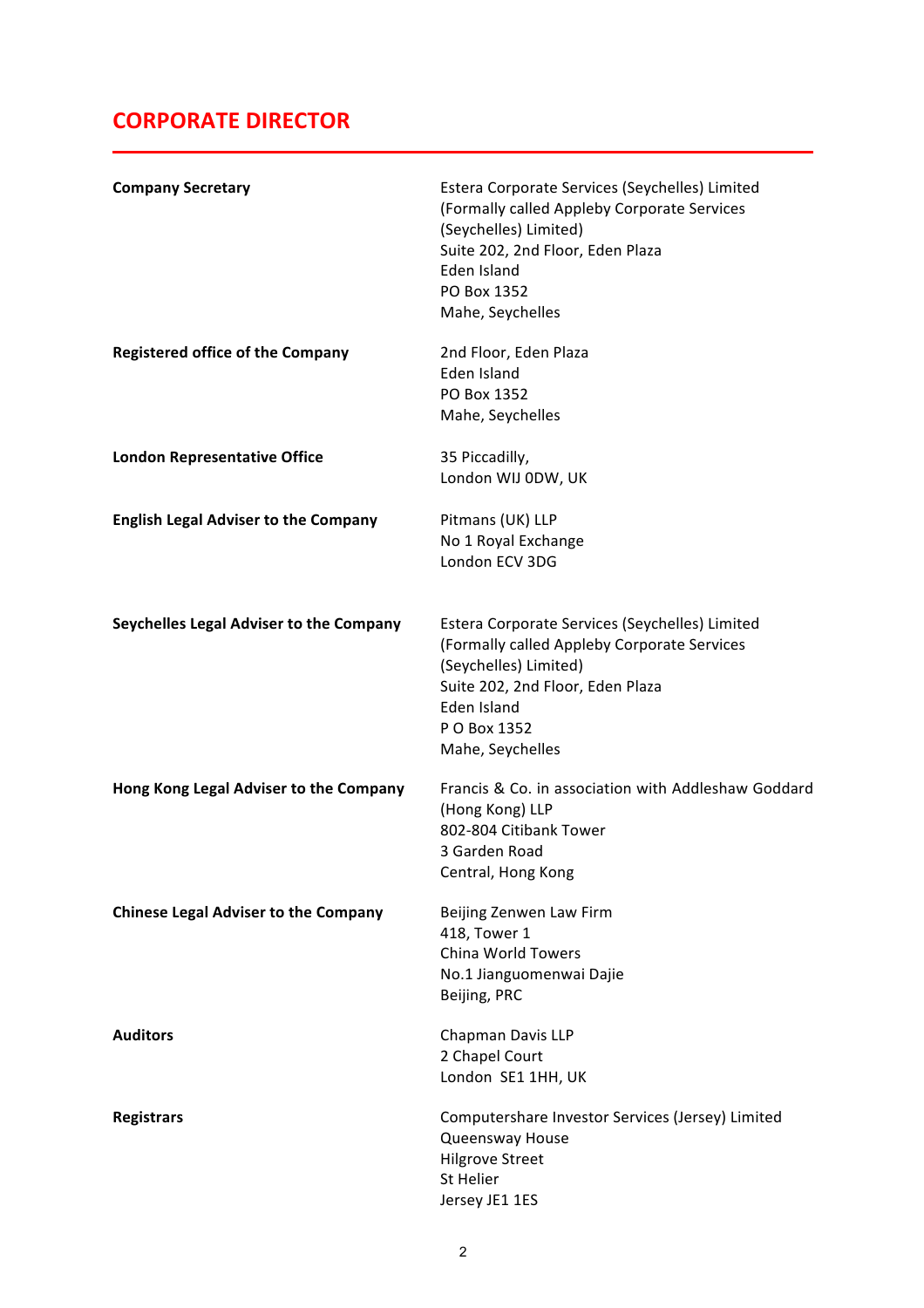# **Chairman's Statement**

CIC Gold Group Limited, during the interim period ending 30 June 2016 has focused on the acquisition of Gobi Minerals Group LLP by way of a reverse take over, special shareholder meeting to approve the acquisition held in February 2016, preparing new prospectus for re-admission, the transfer of Gobi Mineral title and public company compliance.

Post interim period ending 30 June 2016, the Company has effected the transfer of the mineral title to Gobi Minerals Group LLP, held its annual general meeting and filed the prospectus with the UK Listing Authority for re-admission. The Gobi Mineral tile, formally owned by Ivanhoe mines is a very significant mineral asset, which is adjacent to producing mines. The Company is confident that in the near future the Company will select a mining company to earn in equity for possible future divestment.

The company has sufficient cash in bank to continue to fund its operations over the next 15 months in Asia and draw down convertible CIC Fund loan for any expenditure outside Asia. The Company has two convertible loans in place, Hong Kong Syndicate £1,076,000 (remains undrawn) and CIC Fund £1,200,000.

As at six-month ended June 30 2016, CIC Gold Group Limited earned revenues of £nil (2015: £nil) and loss before taxation of £337,191 (2015:Loss £1,316,649). Cash at end of period was £395,810.

The Company has continued our focus on controlling any new debt and reducing existing debt. The majority of the loss was for the initial listing costs. The Company excluding outstanding Director fees reduced the outstanding creditors to £257,219. HE Barsbold reduced his CEO salary from £12,000 to £6,000 whilst the company is going through re-admission. The Company from its funds in China funded significant costs relating to Gobi Minerals acquisition within the original working capital projections.

Going forward the Company will maintain high level of regulatory compliance standards, seek readmission to trading, affect the de-risking strategies of Gobi Minerals Group LLP and seek out additional high value acquisitions.

I would like to take this opportunity to thank staff and shareholders for their continued support and belief in the Board's strategy for the Company's direction.

*Michael M. Smith* Chairman **CIC Gold Group Limited**

31 August 2016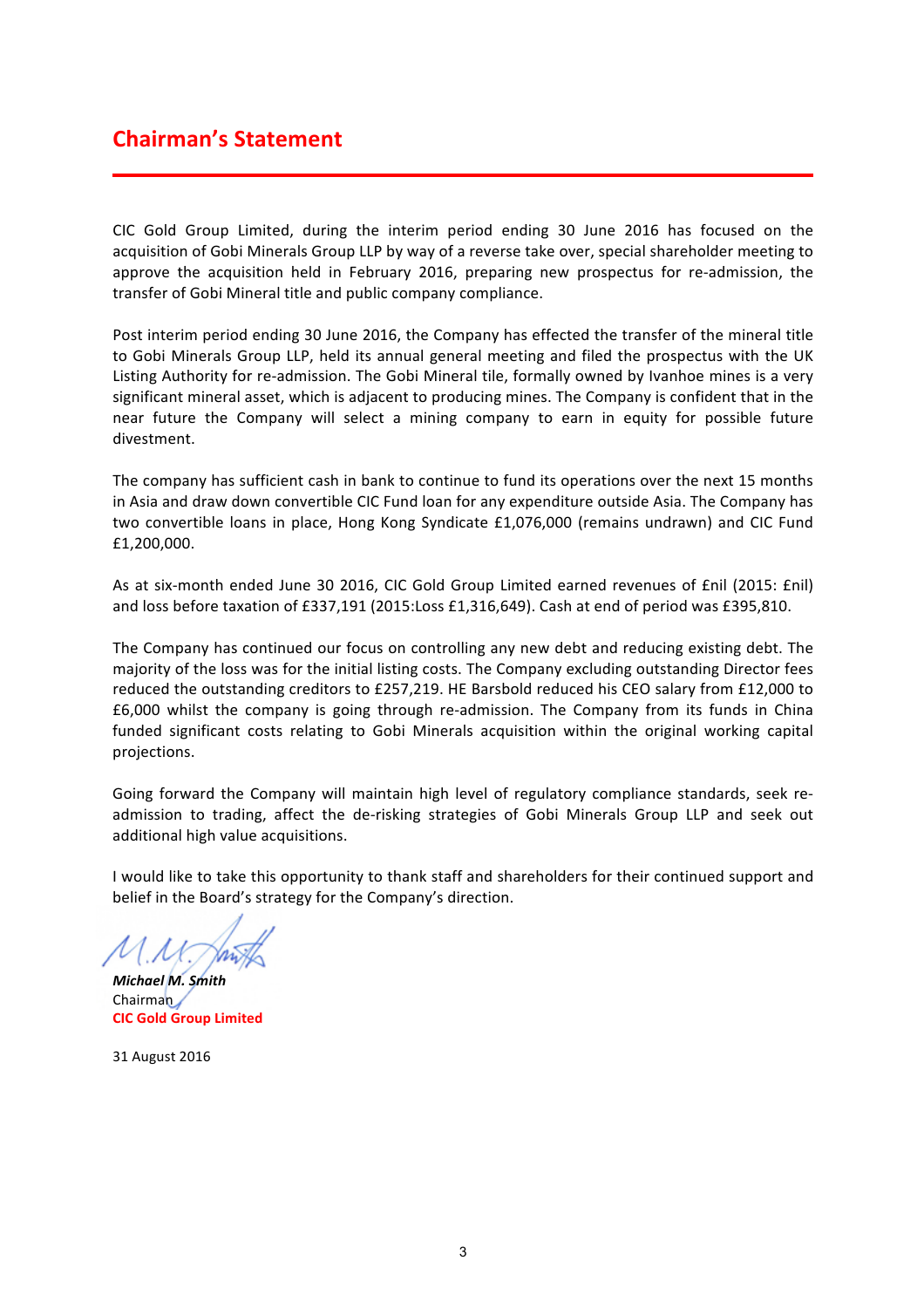# **Statement of Directors' Responsibilities**

The Directors prepare financial statements for each financial year which give a true and fair view of the state of affairs of the Company and the Group and of the profit or loss of the Group for that year. In preparing those financial statements, the Directors are required to:

- select suitable accounting policies and then apply them consistently;
- make judgments and estimates that are reasonable and prudent;
- state whether applicable accounting standards have been followed, subject to any material departures disclosed and explained in the financial statements;
- prepare the financial statements on the going concern basis unless it is inappropriate to presume that the Group will continue in business.

The Directors are responsible for keeping proper accounting records, for safeguarding the assets of the Group and for taking reasonable steps for the prevention and detection of fraud and other irregularities. They are also responsible for ensuring that the Annual Report includes information required by the London Stock Exchange.

## **Electronic Communication**

The maintenance and integrity of the Company's website is the responsibility of the Directors; the work carried out by the auditors does not involve consideration of these matters and, accordingly, the auditors accept no responsibility for any changes that may have occurred to the financial statements since they were initially presented on the website.

Legislation in the Seychelles governing the preparation and dissemination of the financial statements may differ from legislation in other jurisdictions.

## **Directors' responsibilities pursuant to DTR 4**

The Directors confirm to the best of their knowledge:

- the Group and Company financial statements have been prepared in accordance with International Financial Reporting Standards (IFRSs) as adopted by the European Union and Article 4 of the IAS Regulations and give a true and fair view of the assets, liabilities, financial position and profit and loss of the Group; and
- the Interim Report includes a fair review of the development and performance of the business and the financial position of the Group and the parent company, together with a description or the principal risks and uncertainties that they face.

By order of Board:

**Michael M. Smith** Non-Executive Chairman

31 August 2016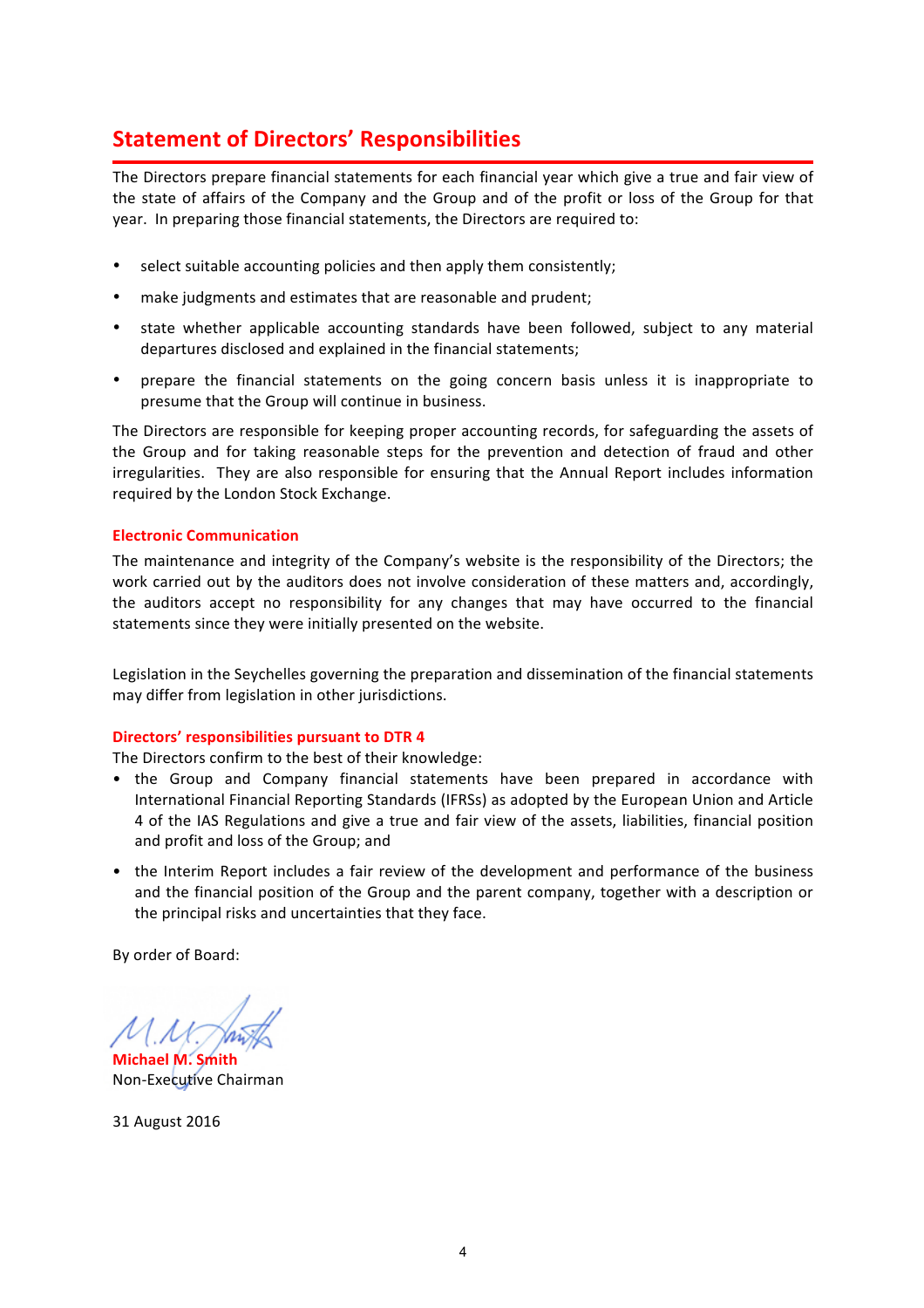# **CONSOLIDATED STATEMENT OF COMPREHENSIVE INCOME**

**For Six-Month Ended 30 June 2016** 

|                                                                  |                | Six month<br>period<br>ended<br>30 June<br>2016 | Six month<br>period<br>ended 30<br><b>June 2015</b> | <b>Year ended</b><br>31<br><b>December</b><br>2015 |
|------------------------------------------------------------------|----------------|-------------------------------------------------|-----------------------------------------------------|----------------------------------------------------|
|                                                                  | <b>Note</b>    | <b>Unaudited</b>                                | <b>Unaudited</b>                                    | <b>Audited</b>                                     |
| <b>Revenue</b>                                                   |                |                                                 |                                                     |                                                    |
| <b>Administration costs</b>                                      |                | (337, 191)                                      | (975, 655)                                          | (1,316,649)                                        |
| Share based payments                                             | 6              |                                                 | (86, 388)                                           | (86, 388)                                          |
| <b>Operating loss</b>                                            |                | (337, 191)                                      | (1,062,043)                                         | (1,403,037)                                        |
| <b>Loss before taxation</b>                                      |                | (337, 191)                                      | (1,062,043)                                         | (1,403,037)                                        |
| Income tax expenses                                              | $\overline{7}$ |                                                 |                                                     |                                                    |
| <b>Loss after taxation</b>                                       |                | (337, 191)                                      | (1,062,043)                                         | (1,403,037)                                        |
| Loss for the period                                              |                | (337, 191)                                      | (1,062,043)                                         | (1,403,037)                                        |
| Other comprehensive income (expense)<br>Other Income (expenses)  |                |                                                 |                                                     |                                                    |
| Total comprehensive loss attributable to<br>owners of the parent |                | (337, 191)                                      | (1,062,043)                                         | (1,403,037)                                        |
| Loss per common share:                                           |                |                                                 |                                                     |                                                    |
| Basic and diluted (pence)                                        | 8              | (0.33)                                          | (1.10)                                              | (1.40)                                             |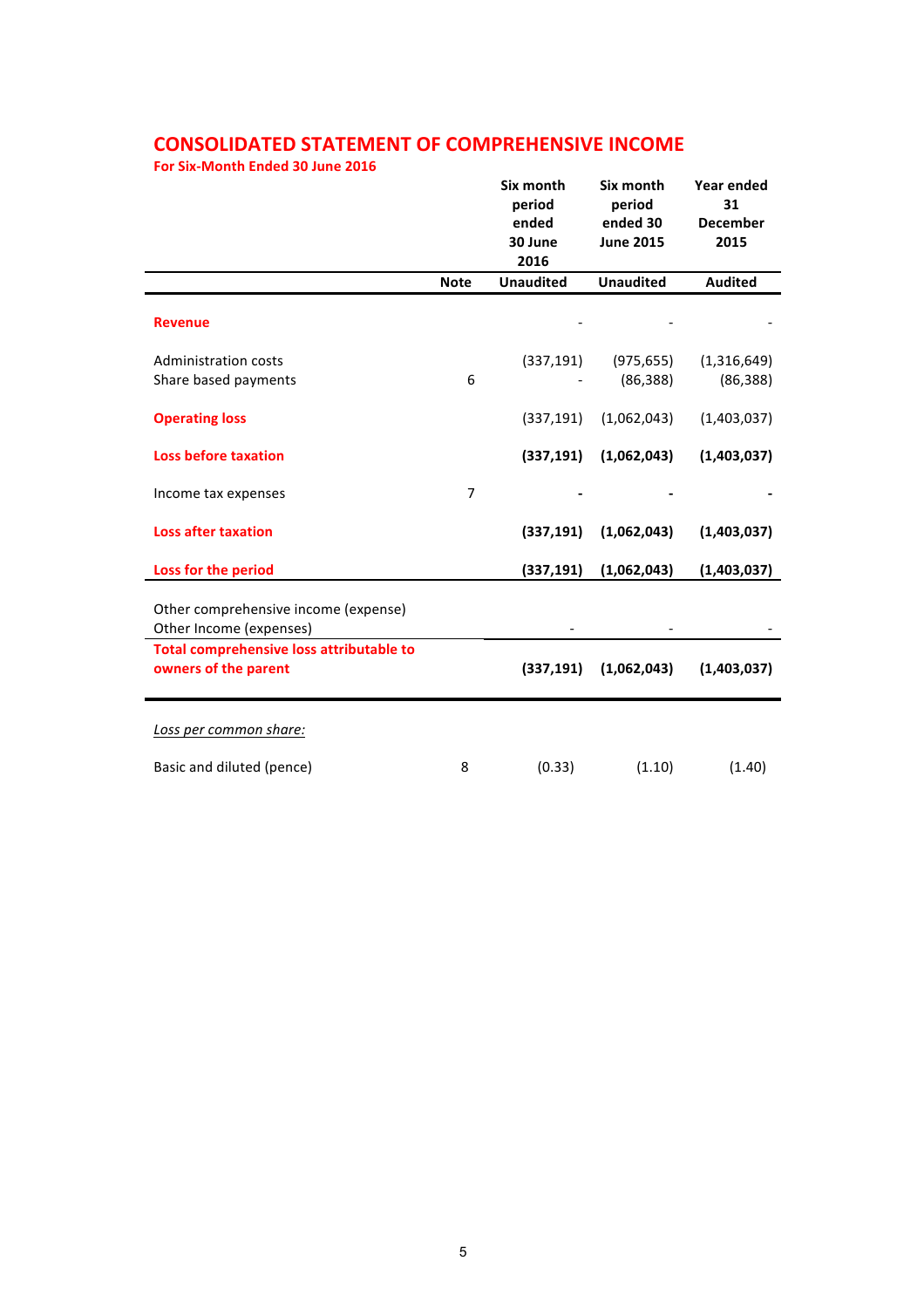# **INTERIM CONDENSED CONSOLIDATED STATEMENT OF FINANCIAL POSITION**

## For Six-Month Ended 30 June 2016

|                                                       | <b>Note</b> | June 30, 2016<br>(Unaudited)<br>£ | June 30, 2015<br>(Unaudited)<br>£ | December 31,<br>2015<br>(Audited)<br>£ |
|-------------------------------------------------------|-------------|-----------------------------------|-----------------------------------|----------------------------------------|
| <b>Assets</b>                                         |             |                                   |                                   |                                        |
| <b>Current assets</b>                                 |             |                                   |                                   |                                        |
| Cash                                                  |             | 395,810                           | 1,009,960                         | 966,264                                |
| Trade and other receivables                           |             | 124,007                           | 111,000                           | 89,400                                 |
| <b>Total assets</b>                                   |             | 519,918                           | 1,120,960                         | 1,055,664                              |
| <b>Equity and liabilities</b>                         |             |                                   |                                   |                                        |
| Capital and reserves                                  |             |                                   |                                   |                                        |
| Share capital                                         | 7           | 1,725,001                         | 1,725,001                         | 1,725,001                              |
| Convertible loans classified as equity                |             |                                   |                                   | 65,047                                 |
| Warrant reserve                                       |             | 86,388                            | 86,388                            | 86,388                                 |
| <b>Accumulated deficit</b>                            |             | (1,764,641)                       | (1,086,456)                       | (1,427,450)                            |
| <b>Total equity attributable to equity</b><br>holders |             | 46,748                            | 724,933                           | 448,986                                |
| <b>Current liabilities</b>                            |             |                                   |                                   |                                        |
| Trade and other payables                              | 6           | 473,069                           | 396,027                           | 606,678                                |
| <b>Total current liabilities</b>                      |             | 473,069                           | 396,027                           | 606,678                                |
| <b>Total equity and liabilities</b>                   |             | 519,918                           | 1,120,960                         | 1,055,664                              |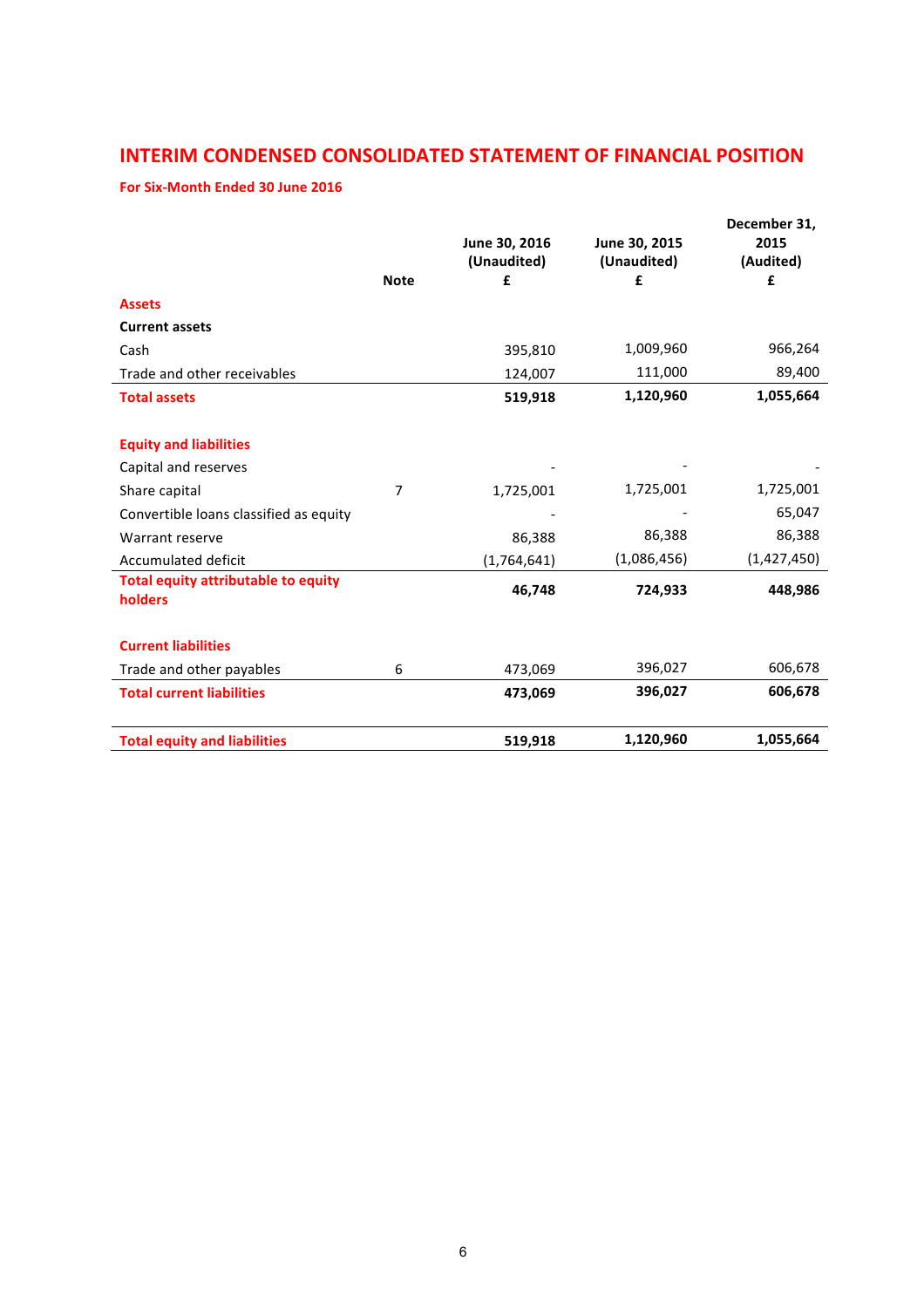# **INTERIM CONDENSED CONSOLIDATED STATEMENT OF CASH FLOWS**

**For Six-Month Ended 30 June 2016** 

|                                                                       |             | Six month<br>period ended<br>30 June 2016 | Six month<br>period ended<br>30 June 2015 | Year ended 31<br><b>December</b><br>2015 |
|-----------------------------------------------------------------------|-------------|-------------------------------------------|-------------------------------------------|------------------------------------------|
|                                                                       | <b>Note</b> | <b>Unaudited</b>                          | <b>Unaudited</b>                          | <b>Audited</b>                           |
| <b>Operating Activities</b>                                           |             |                                           |                                           |                                          |
| <b>Net loss for the period</b>                                        |             | (337, 191)                                | (1,062,043)                               | (1,403,037)                              |
|                                                                       |             | (337, 191)                                | (1,062,043)                               | (1,403,037)                              |
| Share based payments<br>Changes in non-cash working capital<br>items: | 6           |                                           | 86,388                                    | 86,388                                   |
| Decrease / (increase) in trade and<br>other receivables               |             | (34, 607)                                 | 242,292                                   | 263,893                                  |
| Increase in trade and other payables                                  |             | (133, 609)                                | 226,958                                   | 528,973                                  |
| Net cash generated from operating<br><b>activities</b>                |             | (505, 407)                                | 469,250                                   | (523, 783)                               |
| <b>Financing Activities</b>                                           |             |                                           |                                           |                                          |
| Issue of common shares<br>Increase due to related<br>parties          | 6           |                                           | 91,365                                    |                                          |
| Issue of convertible loan                                             | 9           | (65, 047)                                 | 1,425,000                                 | 1,490,047                                |
| <b>Net cash inflow from financing</b><br><b>activities</b>            |             | (65, 047)                                 | 1,516,365                                 | 1,490,047                                |
| Increase in cash and cash equivalents<br>during the period            |             | (570, 454)                                | 1,009,960                                 | 966,264                                  |
| <b>Cash and cash equivalents, beginning</b><br>of the period          |             | 966,264                                   |                                           |                                          |
| Cash and cash equivalents at end of<br>the period                     |             | 395,810                                   | 1,009,960                                 | 966,264                                  |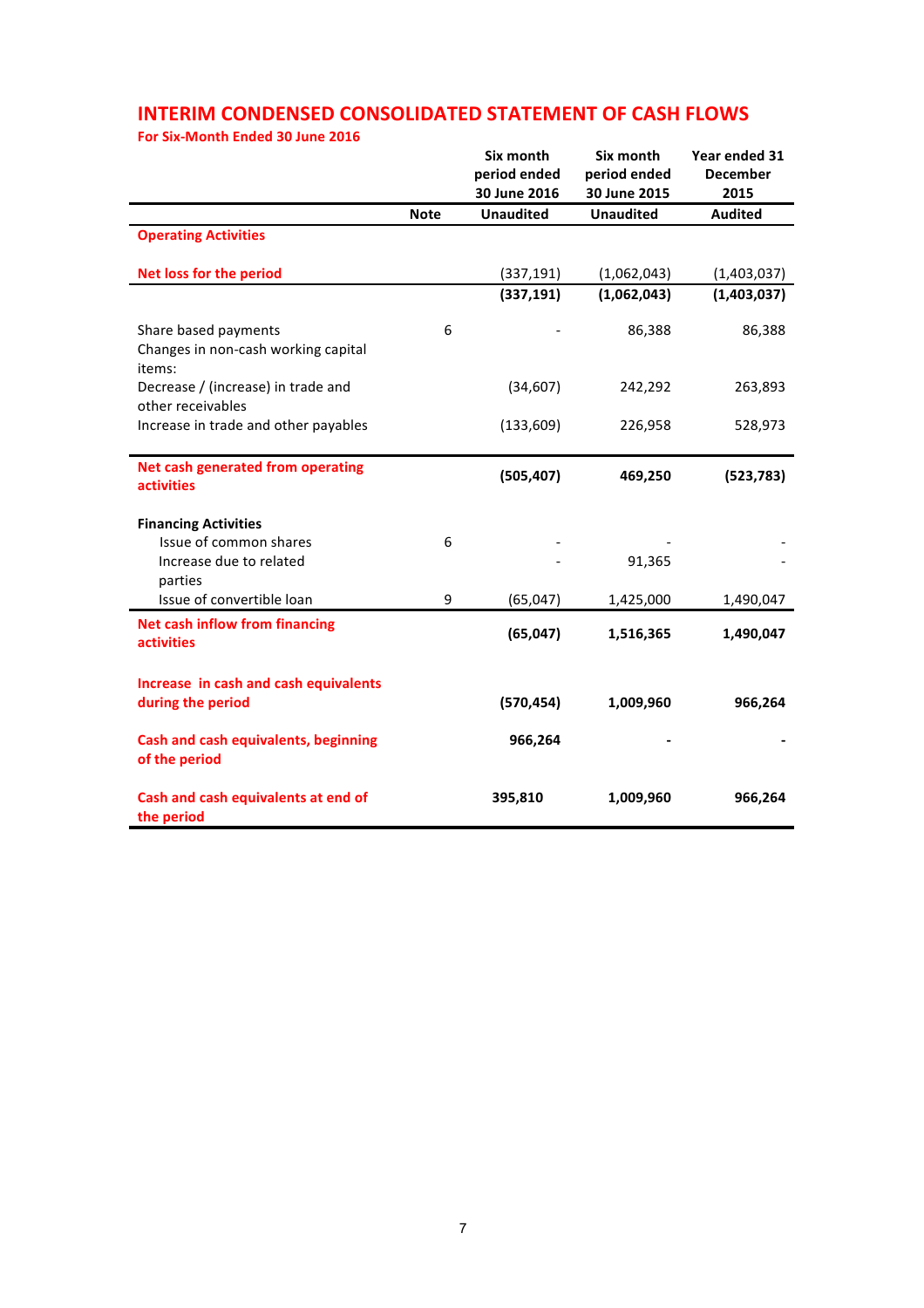# **INTERIM CONDENSED CONSOLIDATED STATEMENT OF CHANGES IN EQUITY**

For Six-Month Ended 30 June, 2016

|                                                |                          | Convertible<br>loan classified | Warrant                  | <b>Accumulated</b> |              |
|------------------------------------------------|--------------------------|--------------------------------|--------------------------|--------------------|--------------|
|                                                | <b>Share capital</b>     | as equity                      | reserve                  | deficit            | <b>Total</b> |
|                                                | £                        | £                              | £                        | £                  | £            |
| On incorporation on 6 May 2014                 | $\mathbf{1}$             |                                |                          |                    | $\mathbf{1}$ |
| Comprehensive income:                          |                          |                                |                          |                    |              |
| Loss for the period                            |                          |                                |                          | (24, 413)          | (24, 413)    |
| <b>Total comprehensive loss for the period</b> | $\mathbf{1}$             |                                |                          | (24, 413)          | (24, 413)    |
| Transactions with owners:                      |                          |                                |                          |                    |              |
| Issue of Convertible Ioan, classified as       |                          |                                |                          |                    |              |
| equity                                         | $\overline{\phantom{a}}$ | 300,000                        | $\overline{\phantom{a}}$ |                    | 300,000      |
| <b>Total transactions with owners</b>          |                          | 300,000                        | $\overline{\phantom{a}}$ |                    | 300,000      |
| <b>Balance, December 31, 2014</b>              | $\mathbf{1}$             | 300,000                        | $\overline{\phantom{0}}$ | (24, 413)          | 275,588      |
|                                                |                          |                                |                          |                    |              |
| Comprehensive income:                          |                          |                                |                          |                    |              |
| Loss for the period                            |                          |                                |                          | (1,403,037)        | (1,403,037)  |
| <b>Total comprehensive loss for the period</b> | $\mathbf{1}$             |                                | $\overline{\phantom{0}}$ | (1,403,037)        | (1,403,037)  |
| Transactions with owners:                      |                          |                                |                          |                    |              |
| Issue of warrants                              |                          |                                | 86,388                   |                    | 86,388       |
| Issue of Convertible Ioan, classified as       |                          |                                |                          |                    |              |
| equity                                         |                          | 1,490,047                      |                          |                    | 1,490,047    |
| Convertible loan conversion                    | 1,725,000                | (1,725,000)                    |                          |                    |              |
| <b>Total transactions with owners</b>          | 1,725,000                | (234, 953)                     | 86,388                   |                    | 1,576,435    |
| <b>Balance, 31 December, 2015</b>              | 1,725,001                | 65,047                         | 86,388                   | (1,427,450)        | 448,986      |
|                                                |                          |                                |                          |                    |              |
| Comprehensive income:                          |                          |                                |                          |                    |              |
| Loss for the period                            |                          |                                |                          | (337, 191)         | (337, 191)   |
| <b>Total comprehensive loss for the period</b> |                          |                                |                          | (337, 191)         | (337, 191)   |
| Transactions with owners:                      |                          |                                |                          |                    |              |
| Convertible loan conversion                    |                          | (65, 047)                      |                          |                    | (65, 047)    |
| <b>Total transactions with owners</b>          | $\overline{\phantom{0}}$ | (65, 047)                      | 86,388                   | (337, 191)         | (402, 238)   |
| <b>Balance, 30 June, 2016</b>                  | $\blacksquare$           | $\overline{\phantom{a}}$       | 86,388                   | (1,764,641)        | (18, 299)    |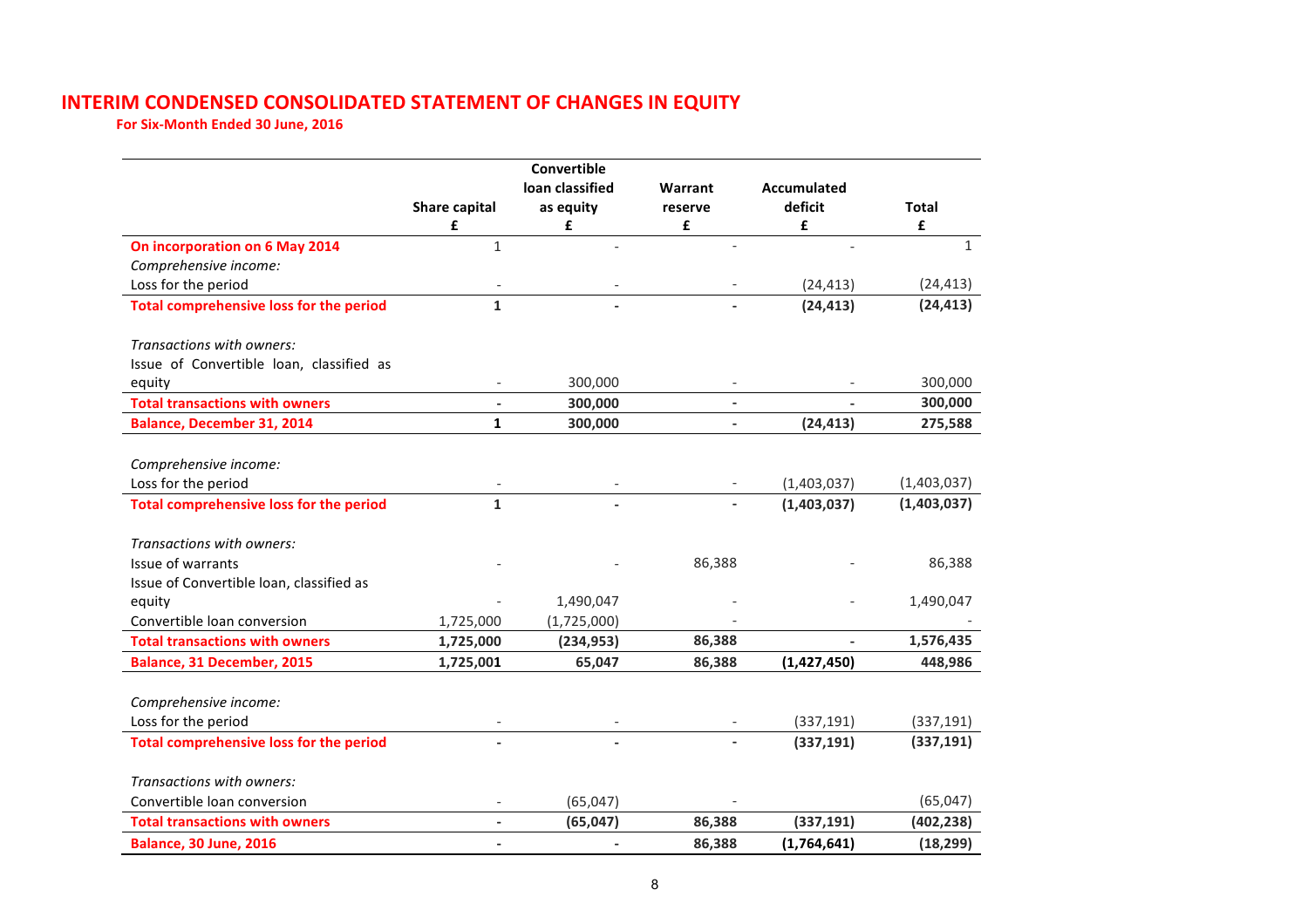## **Notes to the Financial Statements**

**for six-month ended 30 June 2016**

#### 1. NATURE OF OPERATIONS AND GOING CONCERN

CIC Gold Group Limited is a public company incorporated on May 6, 2014 under the International Business Companies Act 1994 in the Republic of Seychelles. The Company was listed on the Standard Listing segment of the Official List and admitted to trading on the London Stock Exchange's Main Market for listed securities on 23 June 2015.

The Company was established in order to seek acquisition opportunities in the gold sector and to provide de-risk services to client gold mineral companies.

The Company's strategy is to identify client companies that are in the belief of the Directors undervalued gold properties where gold is the principal commodity or gold mining is the principal activity, held by quoted and private companies with strong underlying fundamentals suitable for producing substantial increases in value by funding and applying de-risking strategies and other corporate actions.

The fundamentals that the Company will seek to identify are client companies whose gold mineral assets are located in known major gold regions, close to major producing mines and have strong technical evidence of major gold potential. It is anticipated that these gold companies will most likely be located in Asia or Africa, but should suitable opportunities be available outside of these geographical locations, they will be pursued. CIC Gold has experienced directors having skills in adding value to gold mines and gold mining operations on an international basis.

The Directors are satisfied that the Group has sufficient resources to continue in operation for the foreseeable future, a period of no less than twelve months from the date of this report. Accordingly, they continue to adopt the going concern basis in preparing the condensed financial statements

## **2. SIGNIFICANT ACCOUNTING POLICIES**

#### 2.1 *Basis of preparation*

The interim condensed unaudited consolidated financial statements for the six months ended 30 June 2015 have been prepared in accordance with IAS 34 Interim Financial Reporting.

The condensed unaudited consolidated financial statements for the six months ended 30 June 2015 have been prepared on a basis consistent with, and on the basis of, the accounting policies set out in, the financial information on the Company set out in Part 9 (B) of the Company's Prospectus for admission to the Standard Listing segment of the Official List for the eight month period ended 31 December 2014 has been extracted without adjustment therefrom. The condensed unaudited interim financial statements of the Group have been prepared on the basis of the accounting policies, presentation, methods of computation and estimation techniques expected to be adopted in the financial information by the Company in preparing its annual report for the period ending 31 December 2015.

Unless otherwise stated, the consolidated financial information has been presented in United Kingdom pounds (" $E$ "), being the functional currency of the Group.

#### *2.2 Basis of consolidation*

The interim condensed unaudited consolidated financial statements incorporate the results of the Company and its subsidiaries CIC Gold Group Limited (Hong Kong) and Top Ten Services Company (China), collectively (the "Group").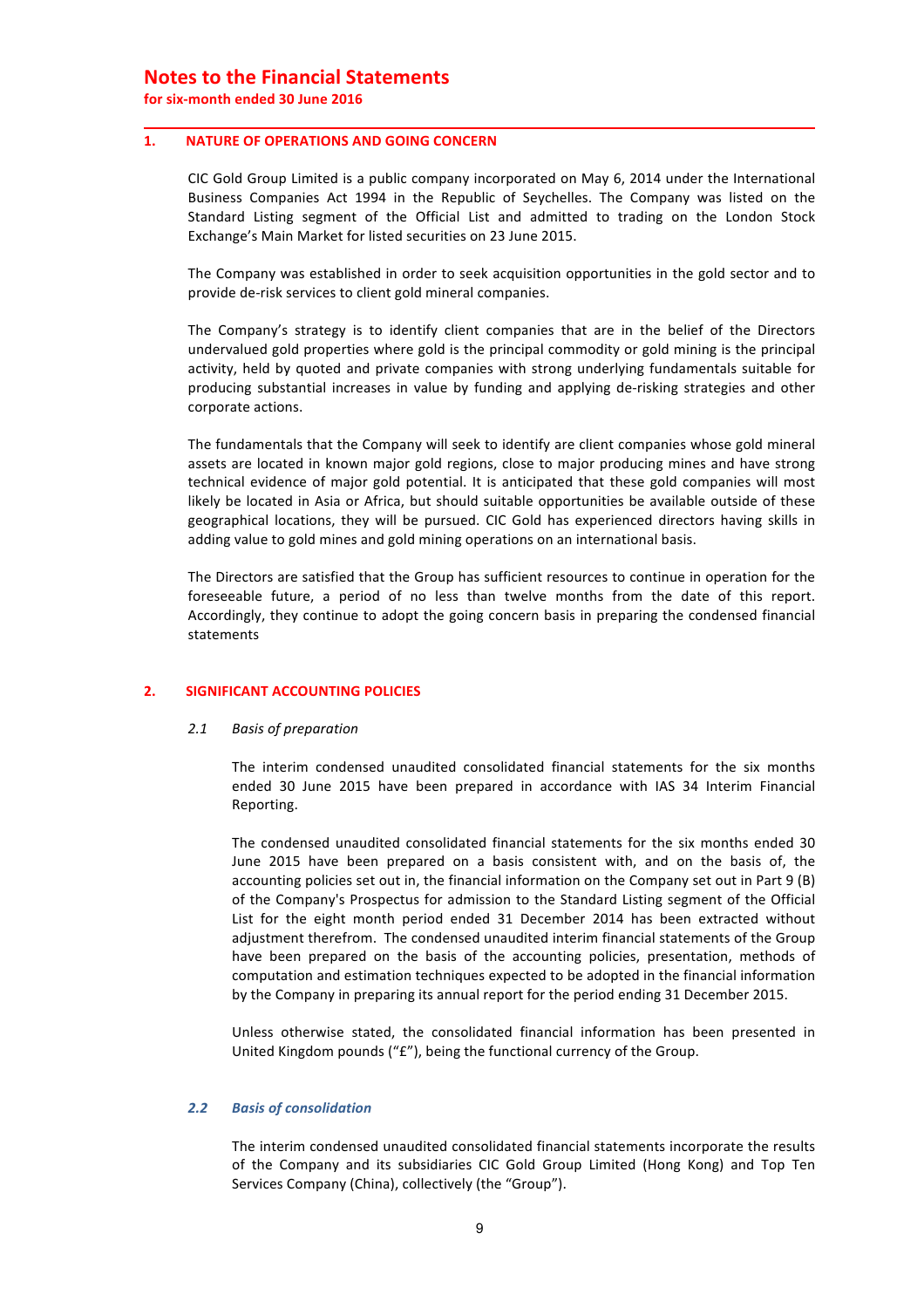### **2. SIGNIFICANT ACCOUNTING POLICIES (CONTINUED)**

#### *2.2 Basis of consolidation (continued)*

The non-statutory financial statements of the subsidiaries are prepared for the same reporting year as the parent company using consistent accounting policies. Control is achieved where the Group has the power to govern the financial and operating policies of an investee entity so as to obtain benefits from its activities. Control is lost where the Group no longer has the power to govern the financial and operating policies of an entity so as to obtain benefits from the activity.

The results of subsidiaries acquired or disposed of during the year are included in the consolidated income statement from the effective date of acquisition or up to the effective date of disposal, as appropriate.

All intra-group balances, transactions, income and expenses and profits and losses resulting from intra-group transactions are eliminated in full on consolidation. Unrealised losses are also eliminated when the transaction provides evidence of an impairment of the asset transferred.

No non-controlling interests exist as the subsidiaries are entirely owned by the parent company. Where necessary, adjustments are made to the non-statutory financial statements of subsidiaries to bring the accounting policies used in line with those used by the Group.

## 2.3 Significant Standards and interpretations issued but not yet applied

The Directors have considered those standards and interpretations, which have not yet been applied in the condensed consolidated interim financial statements but are relevant to the Group's operations, that are in issue but not yet effective and do not consider that any will have a material impact on the future results of the Group.

#### *2.4 Foreign exchange*

Monetary assets and liabilities denominated in foreign currencies are translated into UK Pounds at the rates of exchange ruling at the reporting date. Transactions in foreign currencies are recorded at the rate ruling at the date of transaction. All differences are taken to the profit and loss.

For the purpose of presenting interim condensed consolidated financial statements, the assets and liabilities of the Group's foreign operations are expressed in UK Pounds using exchange rates prevailing at the reporting date. Income and expense items are translated at the average exchange rates for the period, unless exchange rates fluctuated significantly during that period, in which case the exchange rates at the dates of the transactions are used.

Exchange differences arising, if any, are classified as equity and recognised in the Group's foreign currency translation reserve.

Such exchange differences are recognised in profit or loss in the year in which the foreign operation is disposed of.

Goodwill and fair value adjustments arising on the acquisition of a foreign operation are treated as assets and liabilities of the foreign operation and translated at the closing rate.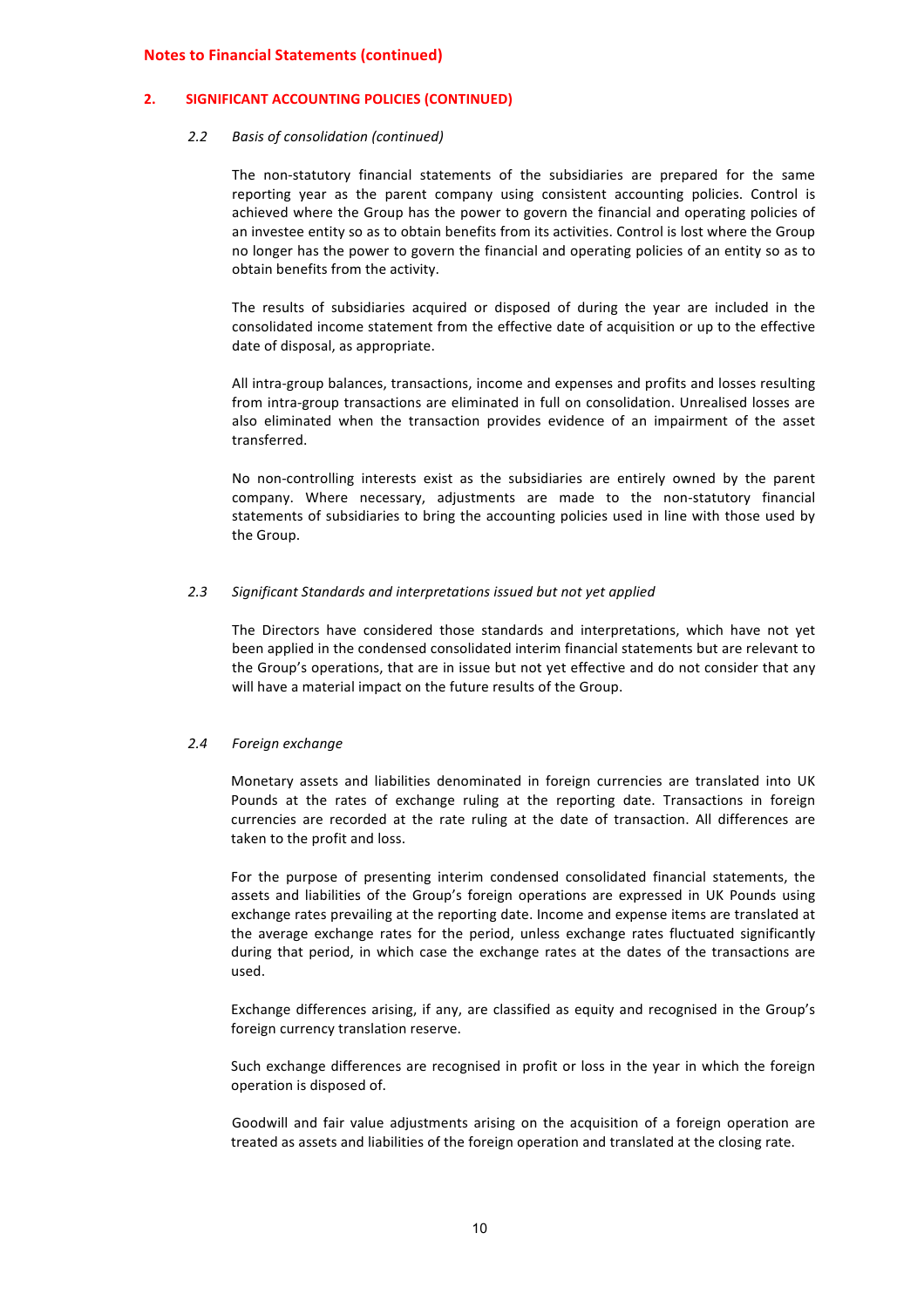### **2. SIGNIFICANT ACCOUNTING POLICIES (CONTINUED)**

#### *2.5 Share-based payments and warrants*

The cost of share options or warrants granted is measured by reference to the fair value at the date at which they are granted. It is recognised together with a corresponding increase in equity, over the vesting period. The cumulative expense recognised at each reporting date until the end of the vesting period reflects the extent to which the vesting period has expired and the number of shares that in the opinion of the directors of the Group at that date will ultimately vest.

### **3. CAPITAL MANAGEMENT**

The Company's objectives for the management of capital are to safeguard the Company's ability to continue as a going concern including the preservation of capital and to achieve reasonable returns on invested cash after satisfying the objective of preserving capital.

The Company manages the capital structure and makes adjustments to it in light of changes in economic conditions and the risk characteristics of the underlying assets. The Company considers its cash to be its manageable capital. The Company's policy is to maintain sufficient cash to cover operating costs over a reasonable future period. The Company's principal cash will be held in the UK.

#### **4. BUSINESS SEGMENTS**

For the purpose of IFRS8, the Chief Operating Decision Maker (the "CODM") takes the form of the board of directors. The Directors are of the opinion that the business of the Group comprises a single activity, being the acquisition of undervalued gold properties.

The analysis of turnover, gross profit, assets, liabilities, additions to plant, property and equipment and depreciation and amortisation by the component used by the CODM to make decisions about operating matters is as follows:

|                                | Six month period ended<br><b>30 June 2016</b> | Six month period ended<br><b>30 June 2015</b> |
|--------------------------------|-----------------------------------------------|-----------------------------------------------|
| Revenue                        |                                               |                                               |
| <b>Operating Loss</b>          | (337, 191)                                    | (1,062,043)                                   |
| Carrying amount of assets      | 519,818                                       | 1,120,960                                     |
| Carrying amount of liabilities | 473,069                                       | 396,027                                       |

#### **5. RELATED PARTY TRANSACTIONS**

#### Due To Related Parties

As at 30 June 2016, Outstanding director fees amount to £191,925.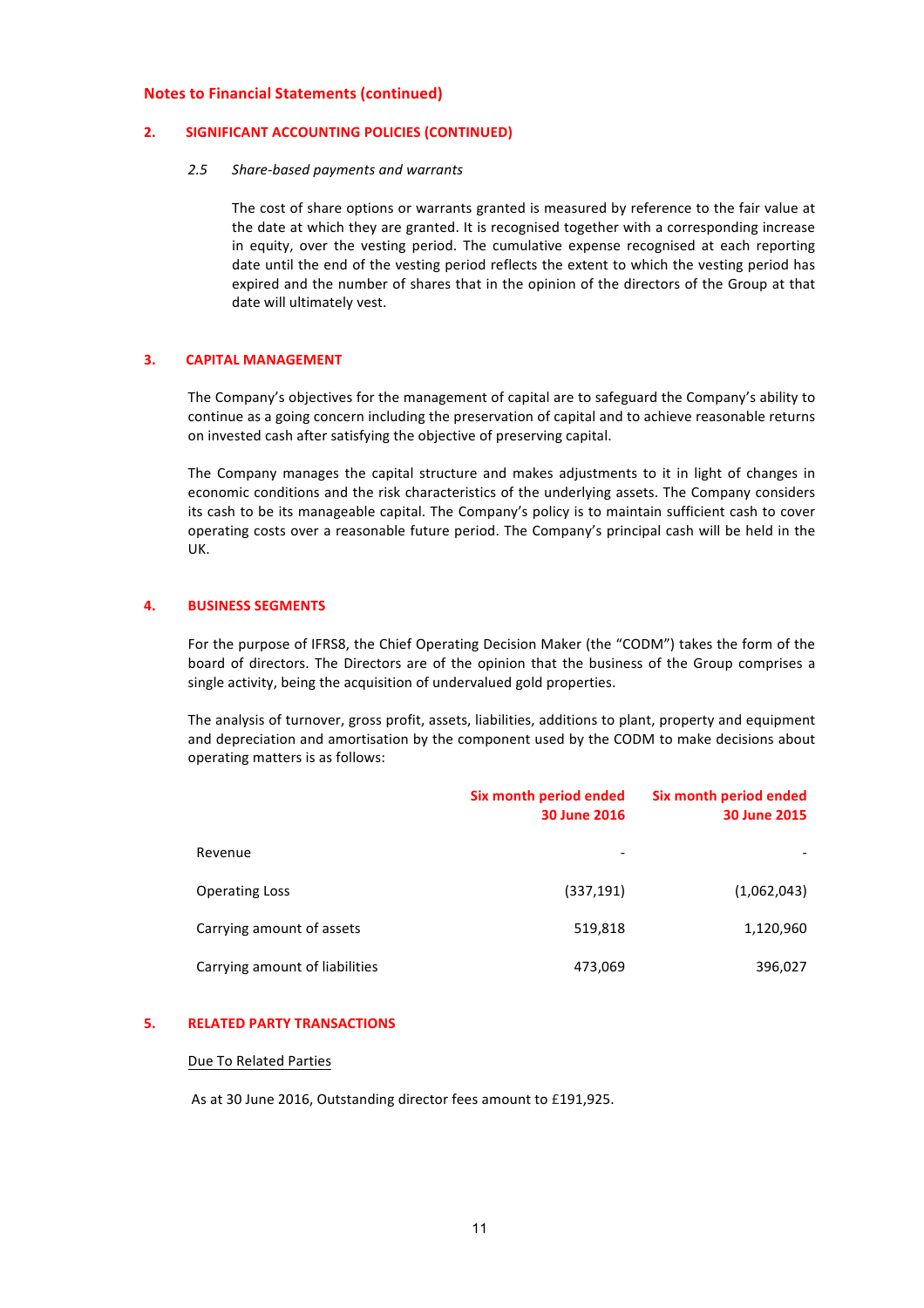## **6. SHARE CAPITAL AND RESERVES**

## **Authorised:**

Unlimited common shares without par value.

Issued and allotted shares outstanding (GBPE):

|                                                      | Number of<br>common shares | Amount<br>£ |
|------------------------------------------------------|----------------------------|-------------|
| <b>Balance, May 6, 2014</b>                          | 1                          |             |
| Share issuance to CIC Fund                           | 2,250,881                  |             |
| <b>Balance, December 31, 2014</b>                    | 2,250,882                  |             |
| Share issuance to CIC Fund for nominal consideration | 3,029,118                  |             |
| Share issuance to Shareholders                       | 66,560,000                 |             |
| Share issuance to EDC (Geoffrey Cowley)              | 3,000,000                  |             |
| Conversion of the convertible loans to CIC Fund      | 28,750,000                 | 1,725,000   |
| <b>Balance, December 31, 2015</b>                    | 103,590,000                | 1,725,001   |
| Share issuance to Shareholders                       |                            |             |
| Conversion of the convertible loans to CIC Fund      |                            |             |
| <b>Balance, June 30, 2016</b>                        | 103,590,000                | 1,725,001   |

## **Common shares**

There were no common shares issued during the period by 30 June 2016

#### **Warrants:**

During the period, there were no warrants issued.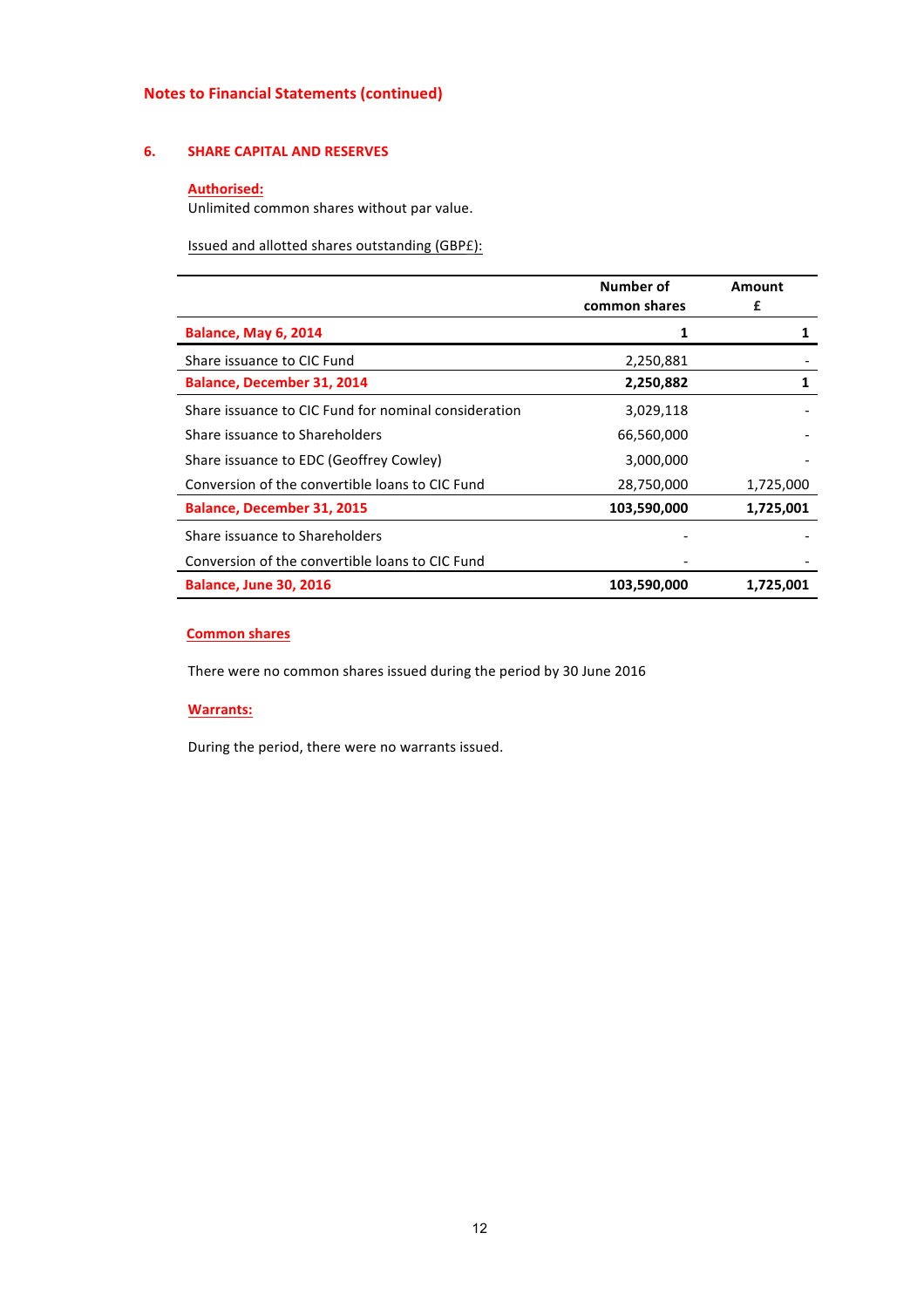## **6.** SHARE CAPITAL AND RESERVES (continued)

The following is the summary of the Company's outstanding warrants at 30 June 2016:

|                                                    | 30 June 2016    |                                                                   | 30 June 2015    |                                                                   |
|----------------------------------------------------|-----------------|-------------------------------------------------------------------|-----------------|-------------------------------------------------------------------|
|                                                    | <b>Warrants</b> | Weighted<br><b>Average</b><br><b>Exercise</b><br><b>Price GBP</b> | <b>Warrants</b> | Weighted<br><b>Average</b><br><b>Exercise</b><br><b>Price GBP</b> |
| Balance of warrants at<br>beginning of the period  |                 |                                                                   |                 |                                                                   |
| CIC Capital Fund Ltd.                              | 28,750,000      | 0.06                                                              | 28,750,000      | 0.06                                                              |
| Dell Balfour                                       | 3,220,000       | 0.30                                                              | 3,220,000       | 0.30                                                              |
| <b>VSA Capital Limited</b>                         | 2,761,200       | 0.06                                                              | 2,761,200       | 0.06                                                              |
| Jarada Equities Limited                            | 2,500,000       | 0.30                                                              | 2,500,000       | 0.30                                                              |
| <b>Balance of warrants at</b><br>end of the period | 37,231,200      | 0.10                                                              | 37,231,200      | 0.10                                                              |

|                                        |                       | 30 June 2016              | 30 June 2015          |
|----------------------------------------|-----------------------|---------------------------|-----------------------|
| <b>Expiry date</b>                     | <b>Exercise price</b> | <b>Number of warrants</b> | Number of<br>warrants |
| Balance, at beginning of<br>the period |                       |                           |                       |
| December 31, 2016                      | 0.30                  | 3,220,000                 | 3,220,000             |
| December 31, 2016                      | 0.30                  | 2,500,000                 | 2,500,000             |
| December 31,2016                       | 0.06                  | 28,750,000                | 28,750,000            |
| December 31,2019                       | 0.06                  | 2,761,200                 | 2,761,200             |
| Balance, at end of the<br>period       | 0.10                  | 37,231,200                | 37,231,200            |

The fair value of the warrants has been calculated using Black Scholes option pricing model. The additional inputs used in the model were a share price at the date of grant of £0.03125, volatility of 120% and a risk-free interest rate of 1.82%.

## Share Purchase Options (GBPE):

The Company does not have a stock option plan. Rather the Company will award other securities (shares) which will grant incentive shares to Directors, officers and employees at the discretion of the Company's Remuneration Committee.

## **7. TAXATION**

The Company is a Seychelles Corporation subject to a corporate tax rate of nil as at 30 June 2016 (2015 nil).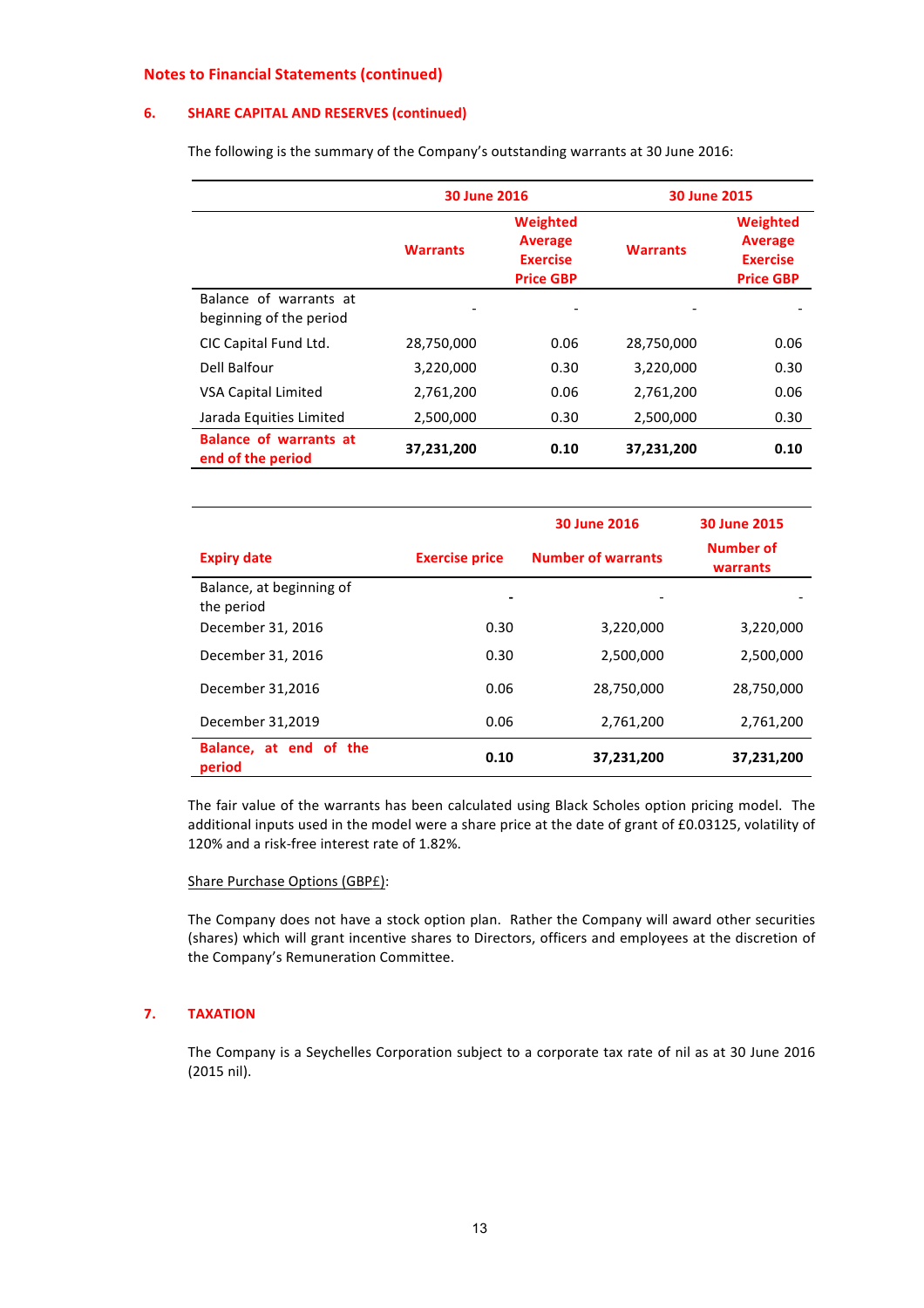#### **8. LOSS PER SHARE**

Basic loss per share is calculated by dividing the loss attributable to equity holders of the Group by the weighted average number of ordinary shares in issue during the period:

Loss attributable to equity holders of the Group: GBP337,191 (2015: GBP 1,062,043)

Weighted average number of ordinary shares in issue: 103,590,000 (2015: 96,311,500)

Basic loss per share: GBP £0.0033 (2015: GBP 0.0094)

Diluted loss per share is calculated by adjusting the weighted average number of ordinary shares outstanding to assume conversion of all dilutive potential ordinary shares. As the Group has made a loss in the period, the potential ordinary shares are anti-dilutive and not included in the calculation. 

|                                                                                | <b>30 June 2016</b>      | <b>30 June 2015</b> | December2015 |
|--------------------------------------------------------------------------------|--------------------------|---------------------|--------------|
| Weighted average<br>number of ordinary<br>shares in issue:<br>Adjustments for: | 103,590,000              | 96,311,500          | 100,258,303  |
| Warrants                                                                       | $\overline{\phantom{0}}$ |                     |              |
|                                                                                | 103,590,000              | 96,311,500          | 100,258,303  |
| <b>Diluted loss per share</b><br>(pence)                                       | (0.33)                   | (1.10)              | (1.40)       |

#### **9. CONVERTIBLE LOANS CLASSIFIED AS EQUITY**

Pursuant to an agreement dated 19 August 2014, an unsecured and interest free Convertible Loan of £300,000, was granted to the Company from CIC Capital Fund Ltd, a company registered in British Columbia, Canada. During the 8-month period ending 31 December 2014, £86,296 was received and expensed by the company. The balance of £213,704 was recorded within "other receivables" on the Group's statement of financial position as at 31 December 2014.This loan was repayable on the second anniversary of the Convertible Loan Agreement, if not converted earlier. The Convertible Loan Agreement provided that the Convertible Loan was convertible by the Company, at its option, into 5,000,000 Common Shares at the Conversion Price and 5,000,000 Convertible Loan Warrants.

On account of the Convertible Loans being convertible at the option of the Company, and in the absence of any interest payable on the Convertible Loans, no element of the financial instrument meets the criteria of a financial liability as defined by IAS 32 Financial instruments: presentation paragraph 11. As such, the equity element of the Convertible Loans recognised directly in equity under "Convertible Loans classified as equity" amounted to £300,000 as at 31 December 2014.

During the period ended 30 June 2015, a second convertible loan on the same terms of £1,425,000 was granted to the company from CIC Fund. Both convertible loans were converted at the conversion price into 28,750,000 Common Shares on 13 January 2015.

During the year ended 31 December 2015, a third loan on the same term of £65,047 was granted to the company from CIC Fund.

On 6 Jan 2016, the company repaid £200,000 convertible loan via trust account. The company was granted a fourth loan of £78,736 from CIC Fund. There were amount of £65,047 recorded as other receivable from CIC Fund by 30 June 2016.